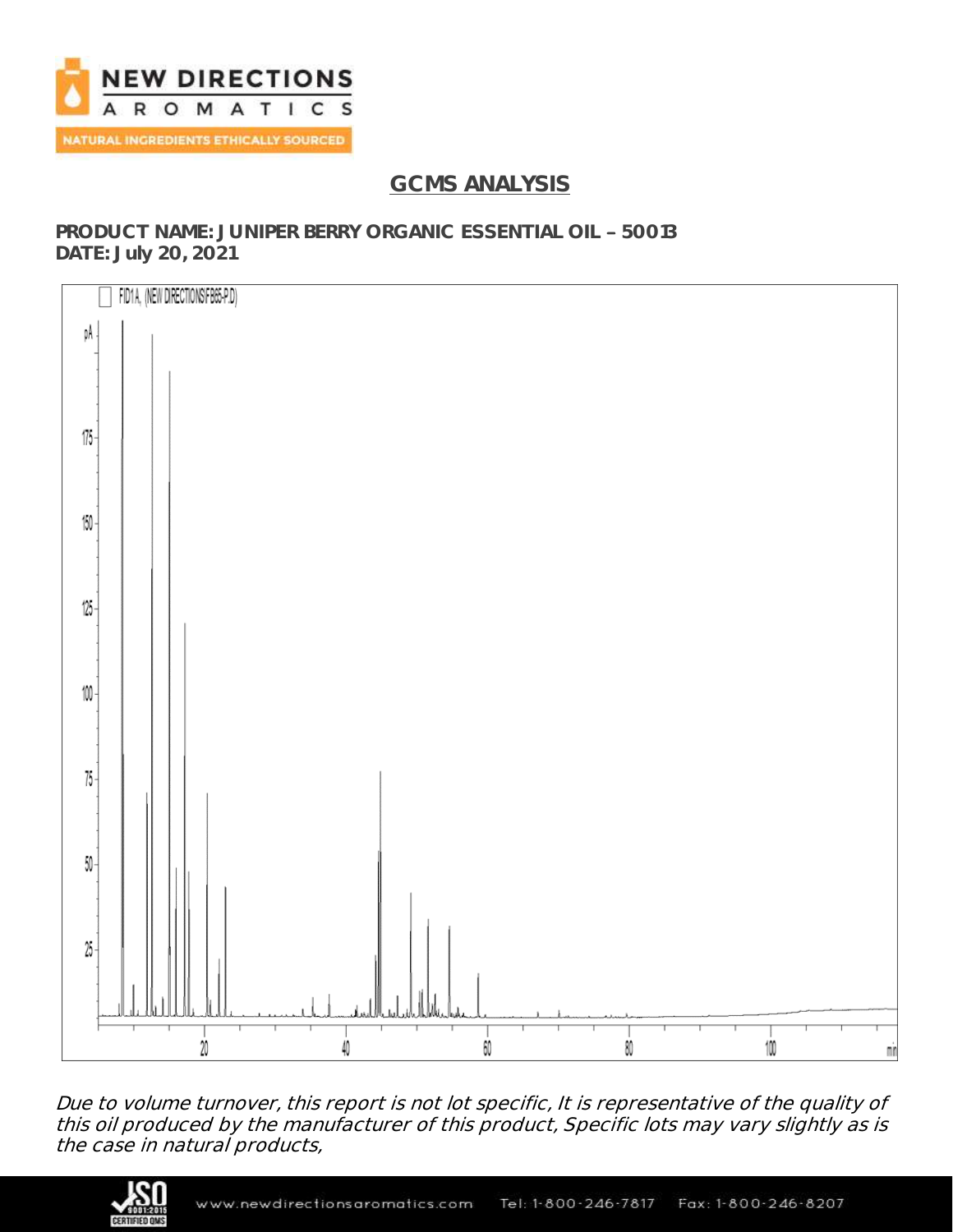

## **PRODUCT NAME: JUNIPER BERRY ORGANIC ESSENTIAL OIL 50013**

| <b>Peak</b>     | $RT$ (min) | <b>Compound name</b>       | $\frac{0}{0}$ |
|-----------------|------------|----------------------------|---------------|
| 1               | 5,66       | <b>ACETONE</b>             | 0,01          |
| $\overline{2}$  | 7,95       | <b>TRICYCLENE</b>          | 0,11          |
| 3               | 8,46       | alpha-PINENE               | 42,79         |
| $\overline{4}$  | 8,52       | alpha-THUYENE              | 1,80          |
| 5               | 9,64       | alpha-FENCHENE             | 0,05          |
| 6               | 9,99       | <b>CAMPHENE</b>            | 0,30          |
| $\overline{7}$  | 10,61      | <b>HEXANAL</b>             | 0,06          |
| 8               | 11,89      | beta-PINENE                | 2,39          |
| 9               | 12,61      | <b>SABINENE</b>            | 8,30          |
| 10              | 12,77      | <b>PINADIENE</b>           | 0,06          |
| 11              | 13,11      | delta2-CARENE              | 0,11          |
| 12              | 14,11      | delta3-CARENE              | 0,24          |
| 13              | 15,07      | beta-MYRCENE               | 9,70          |
| 14              | 15,17      | alpha-PHELLANDRENE         | 0,47          |
| 15              | 15,99      | alpha-TERPINENE            | 1,71          |
| 16              | 17,23      | <b>LIMONENE</b>            | 5,20          |
| 17              | 17,79      | beta-PHELLANDRENE          | 1,73          |
| 18              | 18,31      | 1,3,8-p-MENTHATRIENE       | 0,01          |
| 19              | 18,41      | trans-2-HEXENAL            | 0,10          |
| 20              | 20,40      | gamma-TERPINENE            | 2,86          |
| $\overline{21}$ | 20,58      | <b>AROMATIC COMPOUND</b>   | 0,01          |
| $\overline{22}$ | 20,85      | trans-beta-OCIMENE         | 0, 19         |
| 23              | 21,74      | <b>ISOAMYL ISOVALERATE</b> | 0,03          |
| 24              | 22,08      | p-CYMENE                   | 0,71          |
| $\overline{25}$ | 22,98      | <b>TERPINOLENE</b>         | 1,65          |
| 26              | 23,78      | <b>AMYL ISOVALERATE</b>    | 0,07          |
| 27              | 25,49      | <b>PINOL</b>               | 0,02          |
| 28              | 27,75      | 1-HEXANOL                  | 0,05          |
| 29              | 29,20      | 3-HEXEN-1-OL               | 0,03          |
| 30              | 29,98      | <b>GALBANOLENE</b>         | 0,03          |

#### Disclaimer & Caution

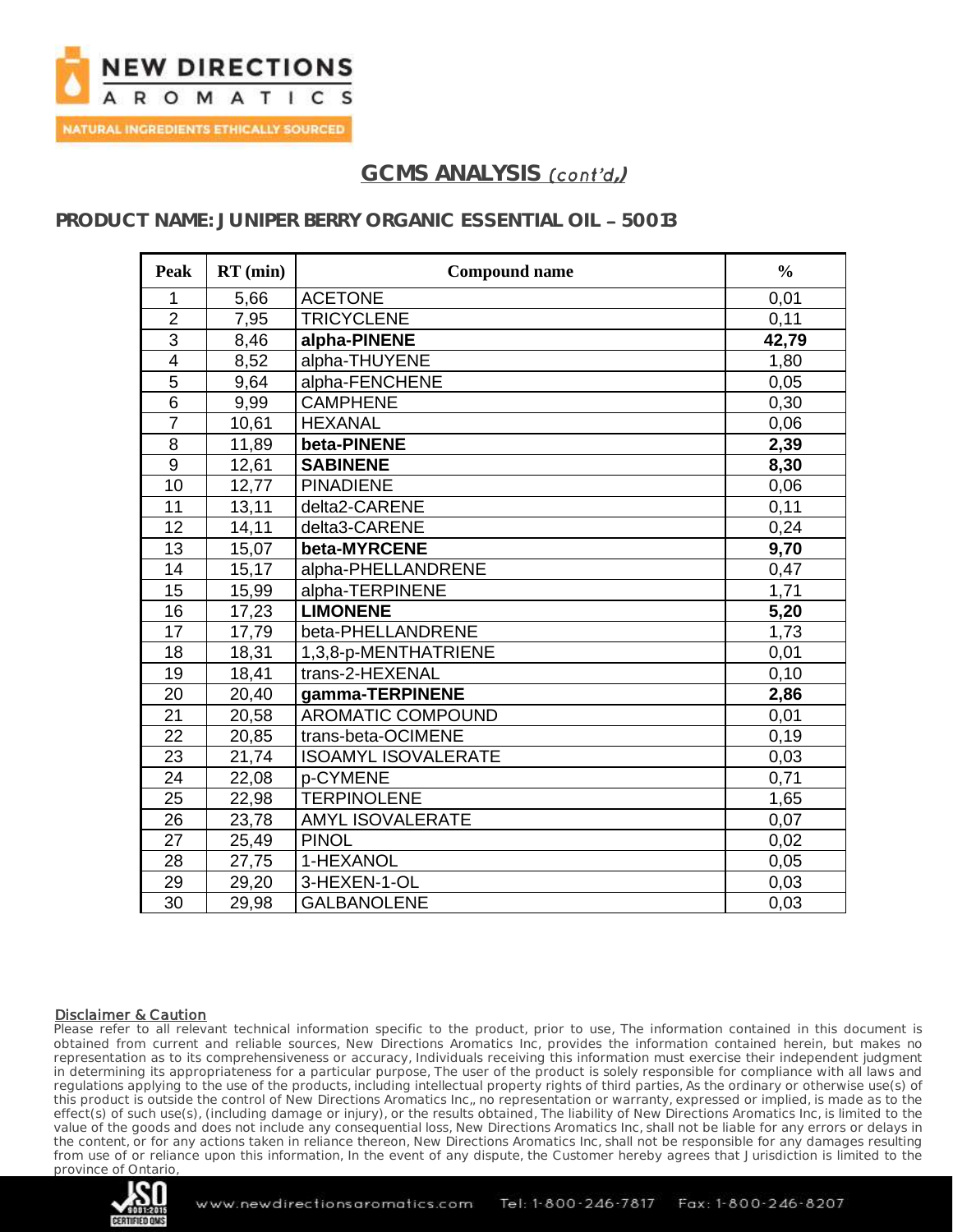

## **PRODUCT NAME: JUNIPER BERRY ORGANIC ESSENTIAL OIL 50013**

| <b>Peak</b>     | $RT$ (min) | <b>Compound name</b>       | $\frac{0}{0}$ |
|-----------------|------------|----------------------------|---------------|
| 31              | 30,86      | <b>SESQUITERPENE</b>       | 0,02          |
| 32              | 30,94      | <b>SESQUITERPENE</b>       | 0,02          |
| 33              | 31,57      | 2-HEXEN-1-OL               | 0,03          |
| 34              | 32,56      | PRENYL ISOVALERATE         | 0,04          |
| 35              | 32,78      | <b>PERILLENE</b>           | 0,02          |
| 36              | 33,90      | alpha-p-DIMETHYLSTYRENE    | 0, 15         |
| $\overline{37}$ | 34,03      | 1,3-DIETHYL-BENZENE        | 0,01          |
| $\overline{38}$ | 34,72      | beta-THUYONE               | 0,01          |
| 39              | 35,32      | alpha-CUBEBENE             | 0,28          |
| 40              | 35,61      | trans-THUYANOL             | 0,04          |
| 41              | 36,11      | <b>SESQUITERPENE</b>       | 0,02          |
| 42              | 37,02      | <b>SESQUITERPENE</b>       | 0,03          |
| 43              | 37,44      | <b>YLANGENE</b>            | 0,03          |
| 44              | 37,64      | alpha-COPAENE              | 0,33          |
| 45              | 39,03      | <b>SESQUITERPENE</b>       | 0,03          |
| 46              | 39,38      | <b>PINOCAMPHONE</b>        | 0,03          |
| 47              | 39,62      | beta-BOURBONENE            | 0,02          |
| 48              | 40,77      | <b>SESQUITERPENE</b>       | 0,04          |
| 49              | 40,97      | <b>MENTHENOL ISOMER</b>    | 0,02          |
| 50              | 41,19      | <b>SESQUITERPENE</b>       | 0,03          |
| 51              | 41,35      | <b>LINALOOL</b>            | 0,10          |
| 52              | 41,54      | <b>SESQUITERPENE</b>       | 0,17          |
| 53              | 42,20      | trans-p-MENTH-2-EN-1-OL    | 0,06          |
| 54              | 42,31      | <b>SESQUITERPENE</b>       | 0,02          |
| 55              | 42,54      | <b>METHYL CITRONELLATE</b> | 0,06          |
| 56              | 42,65      | <b>LONGIFOLENE</b>         | 0,05          |
| 57              | 43,08      | epsilon-CADINENE           | 0,06          |
| 58              | 43,44      | <b>BORNYL ACETATE</b>      | 0,27          |
| 59              | 43,66      | <b>SESQUITERPENE</b>       | 0,01          |
| 60              | 44,19      | beta-ELEMENE               | 0,90          |

#### Disclaimer & Caution

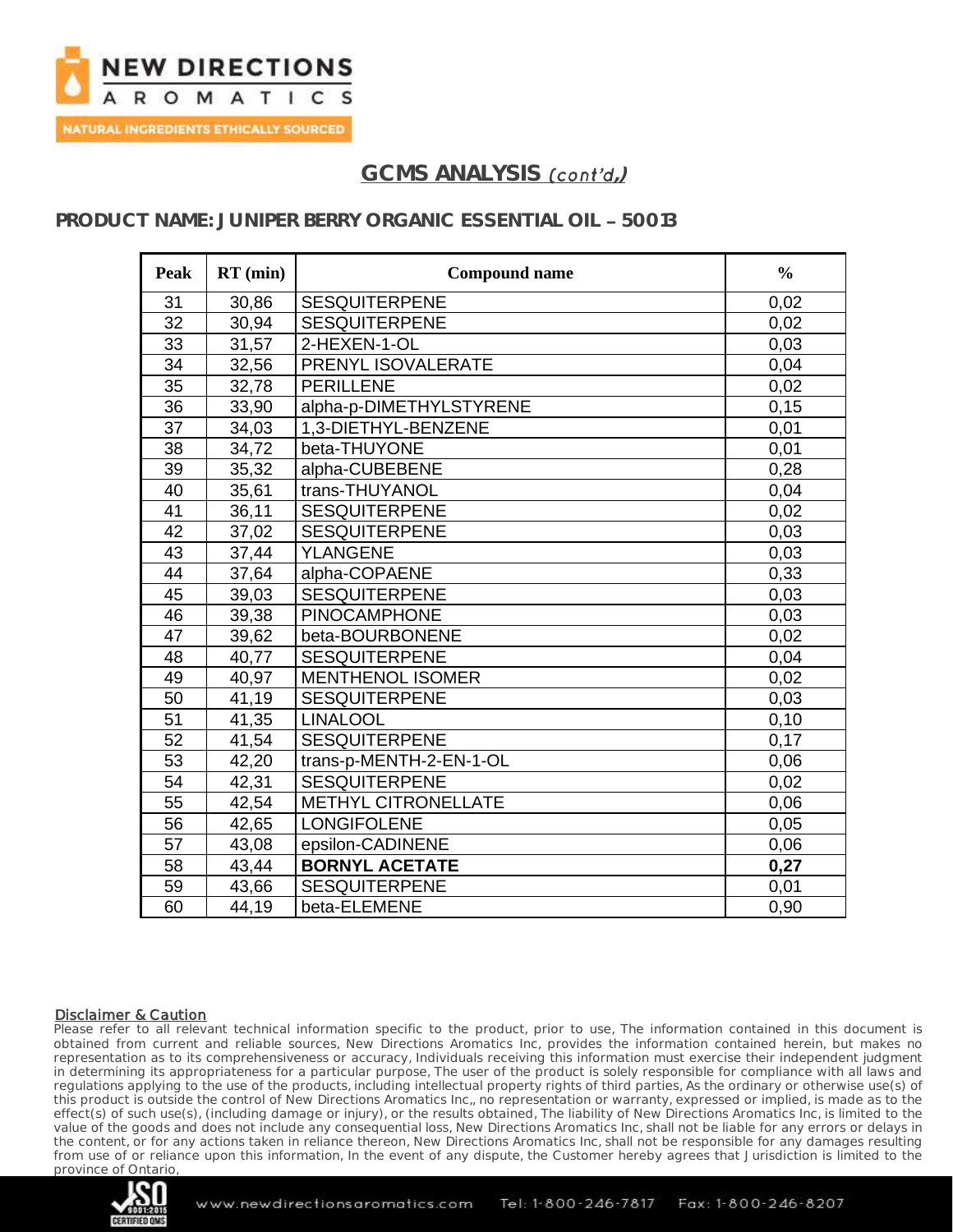

## **PRODUCT NAME: JUNIPER BERRY ORGANIC ESSENTIAL OIL 50013**

| <b>Peak</b>     | $RT$ (min) | <b>Compound name</b>     | $\frac{0}{0}$ |
|-----------------|------------|--------------------------|---------------|
| 61              | 44,60      | beta-CARYOPHYLLENE       | 2,58          |
| 62              | 44,86      | <b>TERPINENE-4-OL</b>    | 3,44          |
| 63              | 45,19      | <b>AROMADENDRENE</b>     | 0,05          |
| 64              | 46,11      | <b>THUYOPSENE</b>        | 0,11          |
| 65              | 46,40      | <b>SESQUITERPENE</b>     | 0,05          |
| 66              | 46,60      | <b>MYRTENAL</b>          | 0,02          |
| 67              | 46,81      | CADINA-3,5-DIENE         | 0,07          |
| 68              | 47,28      | <b>GERMACRENE A</b>      | 0,32          |
| 69              | 48,11      | trans-PINOCARVEOL        | 0,05          |
| 70              | 48,63      | E-beta-FARNESENE         | 0,13          |
| 71              | 48,76      | <b>ZONARENE</b>          | 0,02          |
| 72              | 49,16      | alpha-HUMULENE           | 2,09          |
| $\overline{73}$ | 49,28      | <b>SESQUITERPENE</b>     | 0,04          |
| 74              | 49,58      | gamma-SELINENE           | 0,08          |
| 75              | 50,16      | <b>SESQUITERPENE</b>     | 0,02          |
| 76              | 50,39      | gamma-MUUROLENE          | 0,41          |
| 77              | 50,76      | alpha-TERPINEOL          | 0,43          |
| 78              | 50,98      | <b>SESQUITERPENE</b>     | 0,05          |
| 79              | 51,13      | <b>BORNEOL</b>           | 0,03          |
| 80              | 51,60      | <b>GERMACRENE D</b>      | 1,48          |
| 81              | 51,89      | <b>SESQUITERPENE</b>     | 0,08          |
| 82              | 52,09      | <b>CADINENE ISOMER</b>   | 0,08          |
| 83              | 52,18      | beta-SELINENE            | 0,25          |
| 84              | 52,29      | <b>SESQUITERPENE</b>     | 0,02          |
| 85              | 52,52      | alpha-SELINENE           | 0,15          |
| 86              | 52,60      | alpha-MUUROLENE          | 0,39          |
| 87              | 52,77      | <b>SESQUITERPENE</b>     | 0,09          |
| 88              | 52,93      | <b>SESQUITERPENE</b>     | 0,03          |
| 89              | 53,08      | <b>BICYCLOGERMACRENE</b> | 0,12          |
| 90              | 53,61      | beta-CURCUMENE           | 0,08          |

#### Disclaimer & Caution

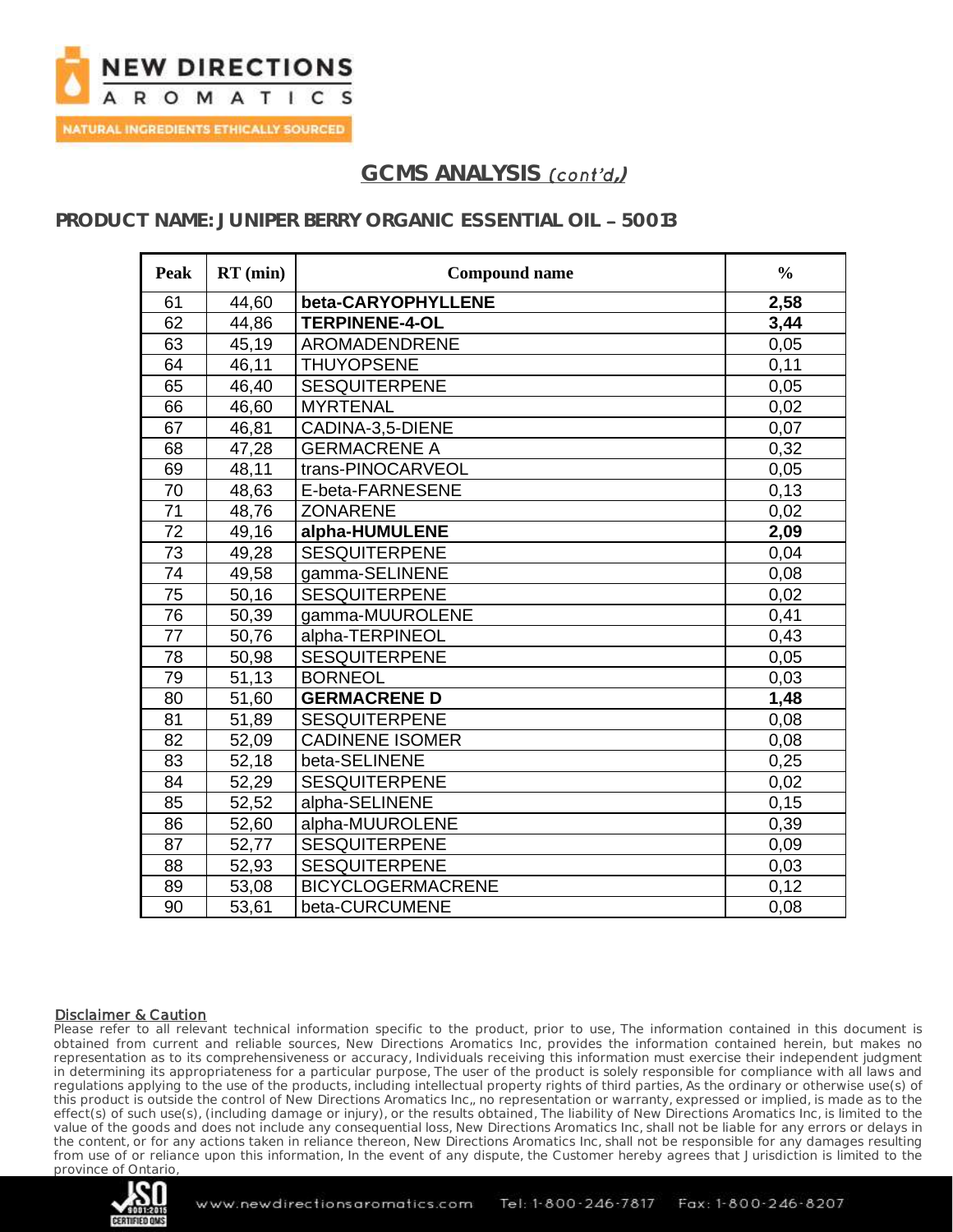

## **PRODUCT NAME: JUNIPER BERRY ORGANIC ESSENTIAL OIL 50013**

| <b>Peak</b> | $RT$ (min) | <b>Compound name</b>         | $\frac{0}{0}$ |
|-------------|------------|------------------------------|---------------|
| 91          | 53,93      | E,E-alpha-FARNESENE          | 0,02          |
| 92          | 54,12      | cis-MYRTANYL ACETATE         | 0,03          |
| 93          | 54,59      | delta-CADINENE               | 1,32          |
| 94          | 54,60      | gamma-CADINENE               | 0,31          |
| 95          | 54,91      | delta-SELINENE               | 0,07          |
| 96          | 55,12      | <b>SESQUITERPENE</b>         | 0,02          |
| 97          | 55,17      | alpha-CURCUMENE              | 0,05          |
| 98          | 55,54      | <b>SESQUITERPENE</b>         | 0,07          |
| 99          | 55,80      | SELINA-3,7-DIENE             | 0,20          |
| 100         | 56,00      | CADINA-1,4-DIENE             | 0,06          |
| 101         | 56,42      | <b>MYRTENOL</b>              | 0,04          |
| 102         | 56,60      | <b>VALENCENE ISOMERE</b>     | 0,07          |
| 103         | 56,80      | <b>SESQUITERPENE</b>         | 0,01          |
| 104         | 57,57      | <b>SESQUITERPENE</b>         | 0,01          |
| 105         | 58,32      | <b>ALIPHATIC ALCOHOL</b>     | 0,01          |
| 106         | 58,68      | <b>GERMACRENE B</b>          | 0,68          |
| 107         | 58,90      | PHENYLETHYLIC ESTER          | 0,03          |
| 108         | 59,69      | PHENYLETHYLIC ALCOOL         | 0,06          |
| 109         | 63,60      | alpha-CALACORENE             | 0,02          |
| 110         | 67,10      | <b>CARYOPHYLLENE EPOXIDE</b> | 0, 10         |
| 111         | 70,09      | <b>NEROLIDOL</b>             | 0,05          |
| 112         | 70,10      | COMPOUND Mw=138              | 0,05          |
| 113         | 70,63      | COMPOUND Mw=138              | 0,01          |
| 114         | 71,09      | <b>SESQUITERPENE</b>         | 0,02          |
| 115         | 71,41      | EPOXY-6,7-HUMULENE           | 0,03          |
| 116         | 72,11      | <b>CUBENOL</b>               | 0,01          |
| 117         | 74,33      | SPATHULENOL                  | 0,03          |
| 118         | 76,72      | <b>T-CADINOL</b>             | 0,04          |
| 119         | 77,48      | alpha-MUUROLOL               | 0,04          |
| 120         | 78,05      | <b>SESQUITERPENOL</b>        | 0,02          |

#### Disclaimer & Caution